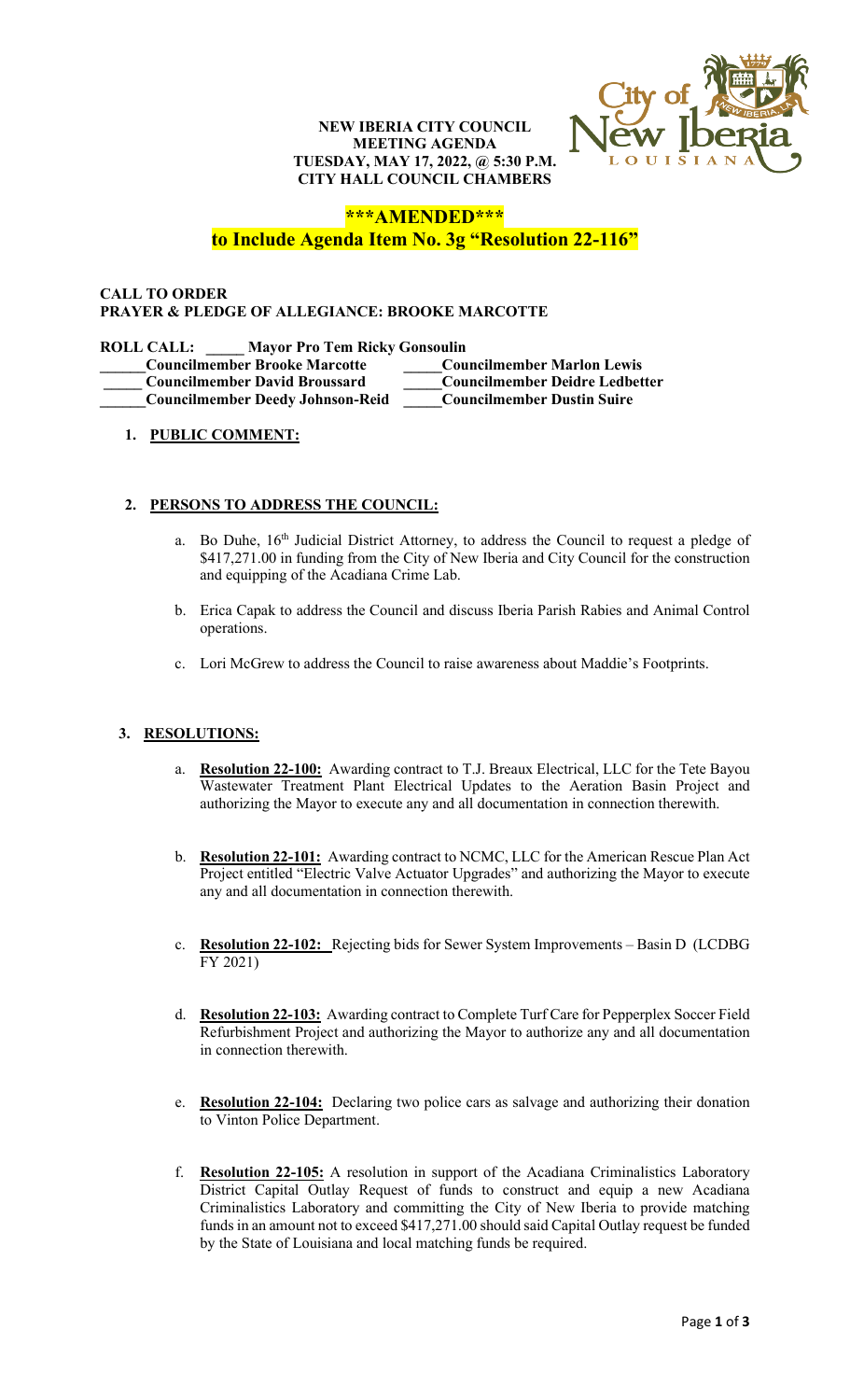g. **Resolution 22-116:** Authorizing the Mayor to negotiate and execute agreements for providing office space to the Teen Court Program at Suites 201 and 203, 121 West Pershing Street, New Iberia, the Iberia Parish Courthouse Annex Building, including Cooperative Endeavor Agreements between Iberia Parish Government and the City of New Iberia and between the City of New Iberia and the Garon Paul Atkinson Lewis Foundation.

# **4. PROPERTY STANDARDS:**

- a. **Public Hearing and Action (Resolution No. 22-106)** on the state of buildings located at 317 W. Pershing Street (District 5), per Resolution 22-77, as noticed and advertised on April 29, 2022.
- b. **Public Hearing and Action (Resolution No. 22-107)** on the state of buildings located at 608 Providence Street (District 5), per Resolution 22-78, as noticed and advertised on April 29, 2022.
- c. **Public Hearing and Action (Resolution No. 22-108)** on the state of buildings located at 713 Providence Street (District 5), per Resolution 22-79, as noticed and advertised on April 29, 2022.
- d. **Public Hearing and Action (Resolution No. 22-109)** on the state of buildings located at 1516 Rogers Street (District 3), per Resolution 22-80, as noticed and advertised on April 29, 2022.
- e. **Public Hearing and Action (Resolution No. 22-110)** on the state of buildings located at 801 School Street (District 5), per Resolution 22-81, as noticed and advertised on April 29, 2022.
- f. **Public Hearing and Action (Resolution No. 22-111)** on the state of buildings located at 1103 Spencer Loop (District 2), per Resolution 22-82, as noticed and advertised on April 29, 2022.
- g. **Public Hearing and Action (Resolution No. 22-112)** on the state of buildings located at 1214 St Jude Ave (District 2), per Resolution 22-83, as noticed and advertised on April 29, 2022.
- h. **Public Hearing and Action (Resolution No. 22-113)** on the state of buildings located at 510 W. St Peter St (District 5), per Resolution 22-84, as noticed and advertised on April 29, 2022.
- i. **Public Hearing and Action (Resolution No. 22-114)** on the state of buildings located at 705 & 705 ½ Walton Street (District 5), per Resolution 22-85, as noticed and advertised on April 29, 2022.
- j. **Public Hearing and Action (Resolution No. 22-115)** on the state of buildings located at 610 W. Washington Street (District 5), per Resolution 22-86, as noticed and advertised on April 29, 2022.

### **5. PLANNING AND ZONING:**

a. **Ordinance 2022-11:** CWC Investments, LLC (Bart Broussard): A recommendation to approve the re-zoning of properties identified on a plat of survey entitled, "PLAT SHOWING PARTITION OF PROPERTY OWNED BY CWC INVESTMENTS, LLC," by Paul Prince, LLC dated 03.18.22 showing Tract